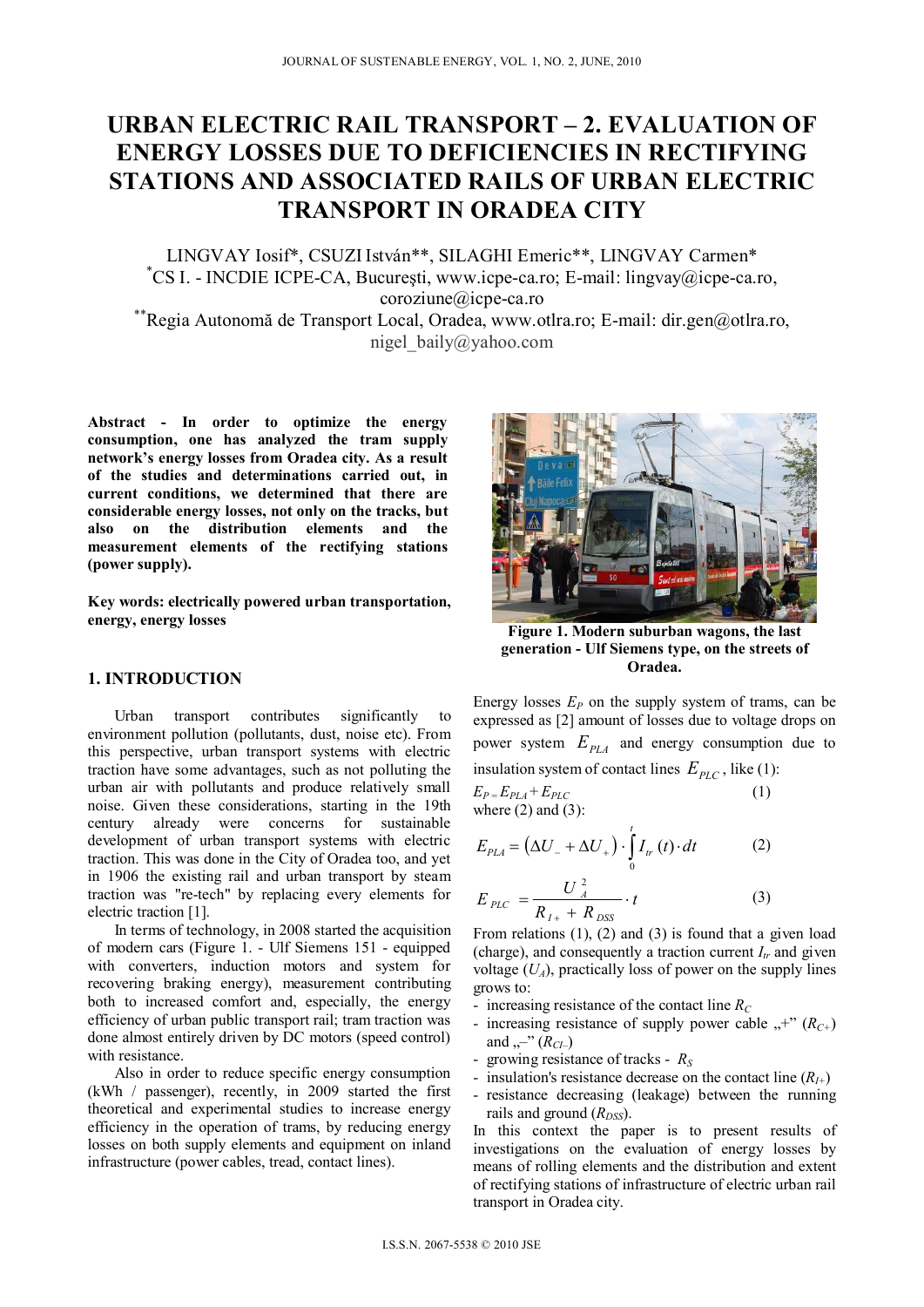# **2. EXPERIMENTAL**

## **2.1. Evaluation of energy losses on items for distribution and extent of rectifying stations**

Rectifier current distribution is achieved by cutting the current bar with corresponding sections currents passing through them. Measurement of currents in different parts of the plant is achieved by interconnection of suitable shunts (Figure 2).



**Fig. 2. CICERO power station: turning point "23th August" - two shunts mounted in parallel load unbalanced, the right joints are overheated, and heat is taken up by body part of the shunt also overheating it** 

The joints between current bars and between bars and shunts are achieved with usage of screws. Under these conditions the contact resistance of joints is determined by the processing quality (roughness and flatness) of the contact surfaces and the clamping force of connecting bolts. In terms of specific energy consumption, the ideal is that power bars are properly designed; currents are balanced as they merge and resistances of elements to be as small as it can be. Of course undersized or improperly combined elements, because currents passing through these heat them appreciably above room temperature, obviously lead to wasted energy. In Figure 2., is given a detailed picture of the distribution system via  $,$ <sup>-</sup>" line; rectifying station "Cicero"; and "weak" points; overheated debilitated joints (record done with thermocamera type Fluke TI 20). Similar situation, contact overheating and shunt heating was recorded at rectifying station "Pod CFR" (Figure 3).



**Fig. 3. Overheated elements on the shunt's connecting**  part, on the "turning" bar of supply section S1 at "Pod **CFR" station**

In Figure 4 is presented the heating of slipper and shunt given by the deficient contact on the slippers' connection and excessive contact resistance between the cable end and return the body slippers (improper crimping).



**Fig. 4. Feeble connection on cables S2 – at rectifying**  station "Pod CFR".

Another common issue leading to wasted energy is the excessively high contact resistance R due to the weakening of constricting elastic elements or poorly maintained/manufactured surfaces of separators. Thus, Figure 5. presents the image (captured with thermocamera) of the returning cable's separator "Iosia" at "Zamfirescu" rectifying station. It is remarkable that the contacts of the divider, a current of 200A was measured with a voltage of 2.8V, which corresponds to a contact resistance of 14mΩ and hence the unnecessary dissipation of a power of 560W.

By viewing with thermo-camera, contacts have been identified not only debilitated the contact elements of the pathways of DC recovery stations, but the supply system so that, in Figure 6., it is noted that the terminal slipper S phase output of the transformer  $6 / 0.7$  kV of rectifying station "Gara"; has much higher contact resistance than the phases R and T.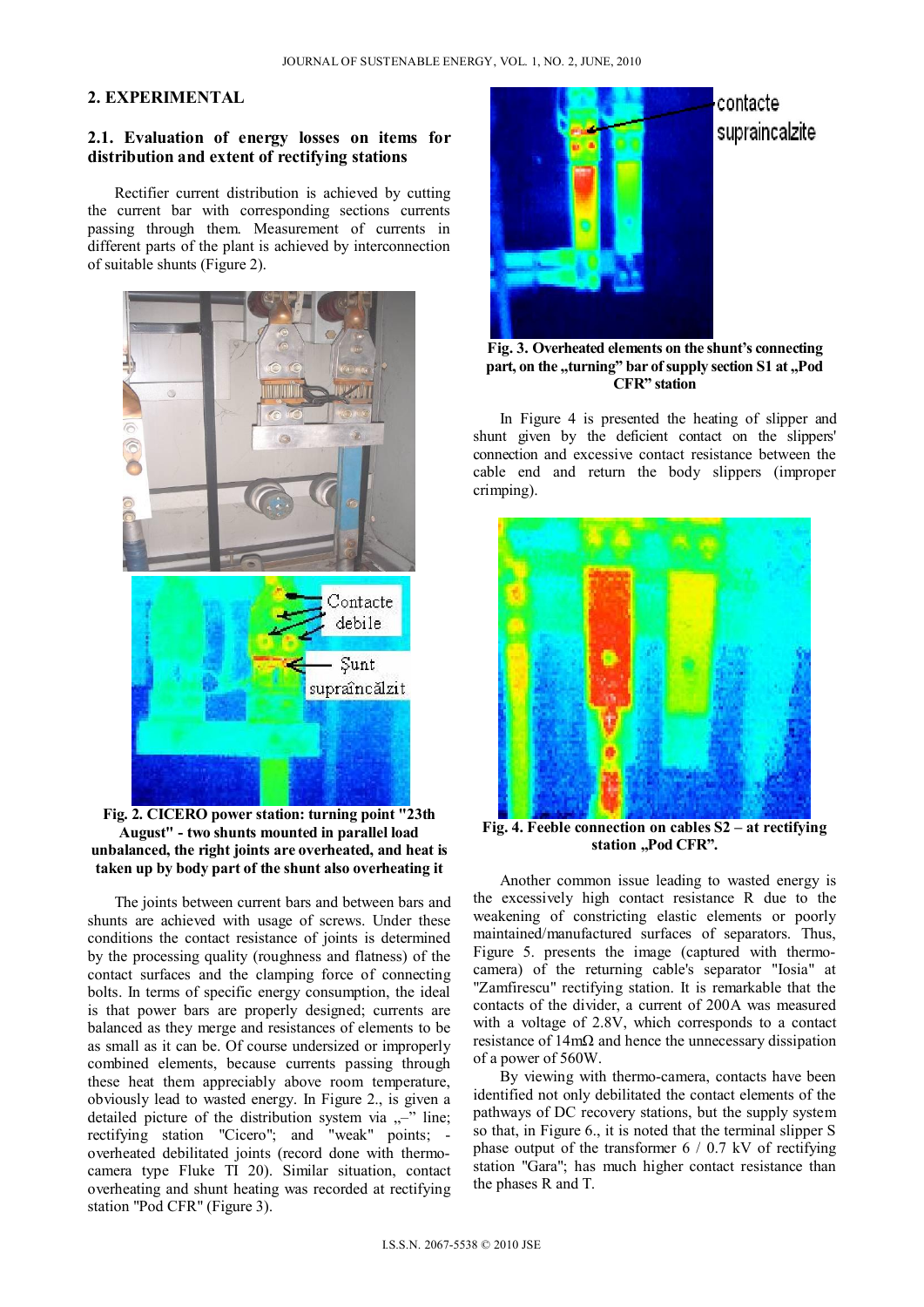

Figure 6. Station P-ța București – ST 2 "Gară"**overheated contact Phase"S"** 

After identifying joints at feeble contact resistances, they started to re-mediate them. They were measured (with multi-meter HC81), registered (with GRAPHTEC midi LOGGER GL200) and averagely calculated for a common traffic for 1 hour, voltage drops  $\Delta U_{\text{medium}}$  between

<sup>-</sup>/<sub>1</sub>,<sup>-</sup> bar of each rectifying station and the slippers of the returning cables, each on every section. Also, it had been registered (with a data acquisition and memory tool type GRAPHTEC midi LOGGER GL200) and averagely calculated (common traffic for 1 hour) current intensity *Imediu* on each returning cable. From these data, the recovered saved energy amount was expressed  $E_{Ec}$ , on an average scale of 19hours/day. The results are presented in Table 1 as it follows.

Analyzing the Table 1. indicates that, by cleaning and restoring contacts related elements, distribution and extent of the bar  $, -$ "; the supply stations of trams in Oradea, achieved an energy saving of 89,965 kWh / day, which emphasizes the importance of maintenance / ongoing maintenance.

**Table 1. Evaluation of energy losses. Experimental and calculated data sets** 

|                                                                              | Voltage drop $-\Delta U_{\text{medium}}$ [V] |                                 |                   |                               | $E_{Ec}$ [kWh] (col.3 x |  |  |
|------------------------------------------------------------------------------|----------------------------------------------|---------------------------------|-------------------|-------------------------------|-------------------------|--|--|
| Location                                                                     | <b>Before</b>                                | After                           | Difference [V]    | $I_{\text{median}}[\text{A}]$ | $col.4 \times 19h$      |  |  |
|                                                                              | remedial                                     | remedial                        | $(col.1 - col.2)$ |                               |                         |  |  |
| $\mathbf{0}$                                                                 |                                              | $\overline{2}$                  | 3                 | $\overline{\mathbf{4}}$       | 5                       |  |  |
| Rectifying station "Gară"                                                    |                                              | Total $E_{Ec} = 15,821$ kWh/day |                   |                               |                         |  |  |
| Turntable 1                                                                  | 2,21                                         | 1,31                            | 0,90              | 154,2                         | 2,637                   |  |  |
| Turntable 2                                                                  | 3,45                                         | 1,82                            | 1,63              | 178,9                         | 5,541                   |  |  |
| Turntable 3                                                                  | 3,92                                         | 2,01                            | 1,91              | 210,6                         | 7,643                   |  |  |
| Rectifying station "Salca" (garage)<br>Total $E_{Ec} = 10,260 \, kWh/day$    |                                              |                                 |                   |                               |                         |  |  |
| Turntable 1                                                                  | 1,81                                         | 0,89                            | 0,92              | 125,7                         | 2,197                   |  |  |
| Turntable 2                                                                  | 1,83                                         | 0,92                            | 0,91              | 135,6                         | 2,345                   |  |  |
| Turntable 3                                                                  | 2,49                                         | 1,21                            | 1,28              | 235,1                         | 5,718                   |  |  |
| Rectifying station "Cicero"                                                  | Total $E_{Ec} = 14,530 \, kWh/day$           |                                 |                   |                               |                         |  |  |
| Turntable 1                                                                  | 2,98                                         | 1,89                            | 1,09              | 248,7                         | 5,151                   |  |  |
| Turntable 2                                                                  | 4,01                                         | 2,11                            | 1,90              | 259,8                         | 9,379                   |  |  |
| <b>Rectifying station "Pod CFR"</b><br>Total $E_{Ec} = 31,087 \, kWh/day$    |                                              |                                 |                   |                               |                         |  |  |
| Turntable 1                                                                  | 1,26                                         | 0,61                            | 0,65              | 59,9                          | 0,740                   |  |  |
| Turntable 2                                                                  | 2,36                                         | 1,32                            | 1,04              | 211,3                         | 4,175                   |  |  |
| Turntable 3                                                                  | 7,89                                         | 1,88                            | 6,01              | 229,2                         | 26,172                  |  |  |
| <b>Rectifying station "Zamfirescu"</b><br>Total $E_{Ec} = 18,267 \, kWh/day$ |                                              |                                 |                   |                               |                         |  |  |
| Turntable 1                                                                  | 3,87                                         | 1,69                            | 2,18              | 198,6                         | 8,226                   |  |  |
| Turntable 2                                                                  | 3,21                                         | 1,81                            | 1,40              | 210,2                         | 5,591                   |  |  |
| Turntable 3                                                                  | 2,99                                         | 1,66                            | 1,33              | 176,1                         | 4,450                   |  |  |
| Total amount of saved energy / working day = 89,965 $kWh/day$                |                                              |                                 |                   |                               |                         |  |  |

### **2.2. Evaluation of energy losses on rails**

Rails are made of all embankments, foundations, rails, switches, and not least the urban rail transport lines associated with electric traction on the rails. With few exceptions, in most cases, running paths are also used to provide return path "-" for traction currents (current bar "- "). In these situations, according to the schemes and considerations presented in [2], a current full tram traction and position data, loss of energy tread EPCR Ohmic resistance is determined by the running track on the section of SR momentary position engine wagon and return center position (where the cable connections that "- "), return (4) and (5).

$$
E_{PCR} = \int_{0}^{t} \Delta U_{S}(t) \cdot I_{tr}(t) \cdot dt
$$
 (4)

where  $\Delta U_s$  means the voltage drop of track resistance  $R_s$ and traction current, respectively (5);

$$
\Delta U_{\rm S}(t) = R_{\rm S} \cdot I_{tr}(t) \tag{5}
$$

from  $(4)$  and  $(5)$ , results that  $(6)$ :

$$
E_{PCR} = R_s \int_{0}^{t} I_w^2(t) \cdot dt
$$
 (6)

Analyzing the relations (4), (5) and (6), that evaluation of energy loss is proportional to tread the voltage drop on tracks, in which case you can define the energy efficiency of the running track that ηCR the ratio of energy losses on the tread and the energy consumed by motor coach. By clarification and simplification is reached (7):

$$
\eta_{CR} = \frac{\Delta U_s}{U_A} \tag{7}
$$

US the mean value of voltage drop on a load rail (service) time, and AU is the voltage (between rail lines and contacts).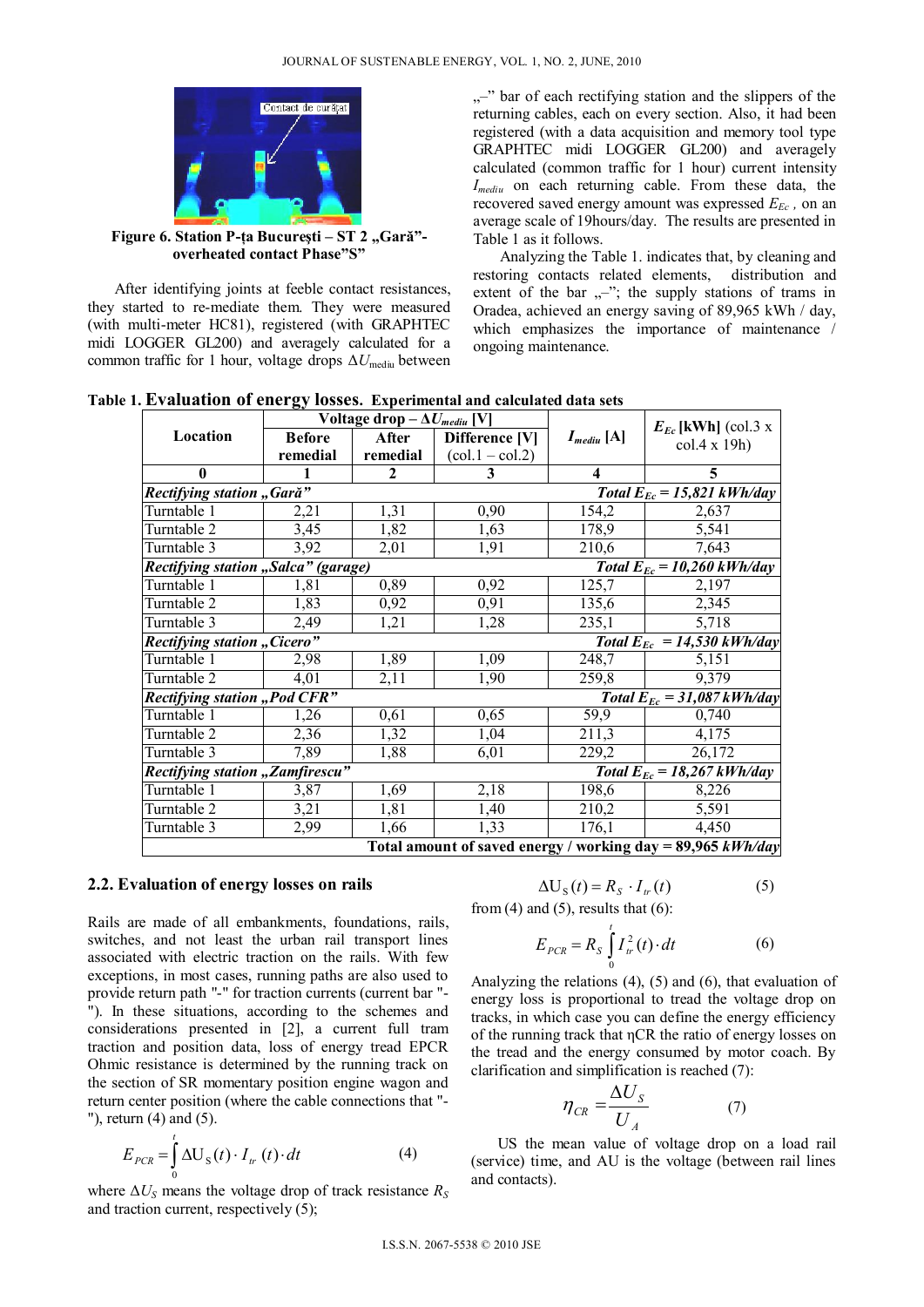Given these considerations, were determined voltage drops running through several supply sectors in Oradea, by recording voltage evolution rail / ramp at the opposite end from the center of the return sector (cable connection "-" to track) related.

Data was registered with the tool GRAPHTEC midi LOGGER GL200 (Figure 7.).

Figure 8. presents voltage evolution track/ground, determined by tram traffic (traction currents) registered at the Western part of sector "Zona industrială" (rectifier "Pod CFR") Oradea, on 16.09.2009. – during 12:54 and 13:25.

The processing of recorded values was calculated for each supply sector, the average values of both voltage drops on rails and for energy efficiency (the ratio between the average voltage rail / line contact 600 V).



**Fig7. Data acquisition and memory tool type GRAPHTEC midi LOGGER GL200** 

Also, by simultaneously recording the intensities of current and mediation by sector were calculated the energy losses due rails EPCR (average circulation for 19 hours / day). Results are presented below in Table 2 as it follows.



**Figure 8. Evolution of voltage drop on the rails of the Western sector ( "Sinteza") of urban electric rails of**  Oradea (sector "Zona industrială").

|                                                                                |                                | Voltage drop |                       |                               |                                           |  |  |  |
|--------------------------------------------------------------------------------|--------------------------------|--------------|-----------------------|-------------------------------|-------------------------------------------|--|--|--|
| Location                                                                       | $\Delta U_{\text{medium}}$ [V] |              |                       | $I_{\text{medium}}[\text{A}]$ | $E_{PCR}$ [kWh]                           |  |  |  |
|                                                                                | <b>Maximum</b>                 | Average      | $\eta_{CR}$ [% mediu] |                               | $\left(\text{col.2 x col.4 x 19h}\right)$ |  |  |  |
| 0                                                                              |                                | 2            | 3                     | $\overline{\mathbf{4}}$       | 5                                         |  |  |  |
| Rectifying station "Gară"<br>Total $E_{PCR} = 32,524$ kWh/day                  |                                |              |                       |                               |                                           |  |  |  |
| Turntable 1                                                                    | 15,4                           | 2,99         | 0,50                  | 149.9                         | 8,516                                     |  |  |  |
| Turntable 2                                                                    | 19,8                           | 3,22         | 0,54                  | 168,2                         | 10,290                                    |  |  |  |
| Turntable 3                                                                    | 19,3                           | 4,21         | 0,70                  | 171,5                         | 13,718                                    |  |  |  |
| <b>Rectifying station "Salca" (Garage)</b><br>Total $E_{PCR} = 28,993$ kWh/day |                                |              |                       |                               |                                           |  |  |  |
| Turntable 1                                                                    | 25,3                           | 2,99         | 0,50                  | 130,8                         | 7,431                                     |  |  |  |
| Turntable 2                                                                    | 17,5                           | 3,52         | 0,60                  | 130,9                         | 8,755                                     |  |  |  |
| Turntable 3                                                                    | 32,7                           | 3,77         | 0,63                  | 178,8                         | 12,807                                    |  |  |  |
| <b>Rectifying station "Cicero"</b><br>Total $E_{PCR} = 21,721$ kWh/day         |                                |              |                       |                               |                                           |  |  |  |
| Turntable 1                                                                    | 16,5                           | 2,87         | 0,48                  | 232,2                         | 12,662                                    |  |  |  |
| Turntable 2                                                                    | 9,6                            | 1,99         | 0,33                  | 239,6                         | 9,059                                     |  |  |  |
| <b>Rectifying station "Pod CFR"</b><br>Total $E_{PCR} = 59,368 \, kWh/day$     |                                |              |                       |                               |                                           |  |  |  |
| Turntable 1                                                                    | 69,2                           | 13,79        | 2,30                  | 64,3                          | 16,847                                    |  |  |  |
| Turntable 2                                                                    | 27,67                          | 6,18         | 1,03                  | 201,4                         | 24,031                                    |  |  |  |
| Turntable 3                                                                    | 29,65                          | 5,13         | 0,86                  | 189,7                         | 18,490                                    |  |  |  |
| <b>Rectifying station "Zamfirescu"</b><br>Total $E_{PCR} = 43,380$ kWh/day     |                                |              |                       |                               |                                           |  |  |  |
| Turntable 1                                                                    | 34,2                           | 3,22         | 0,54                  | 188,3                         | 11,520                                    |  |  |  |
| Turntable 2                                                                    | 29,7                           | 3,03         | 0,51                  | 207,2                         | 11,929                                    |  |  |  |
| Turntable 3                                                                    | 46,34                          | 6,69         | 1,20                  | 156,8                         | 19,931                                    |  |  |  |
| 185,986 kWh/day<br>Total amount $E_{PCR}$ [kWh / day]                          |                                |              |                       |                               |                                           |  |  |  |

While conducting rails using different types of tracks - in particular Type rail 40 or 49, or special tram rails

(laid out in road routes). Theoretically, resistance running track line is given by the resistivity of steel  $Ω/m/mm2 ρ$